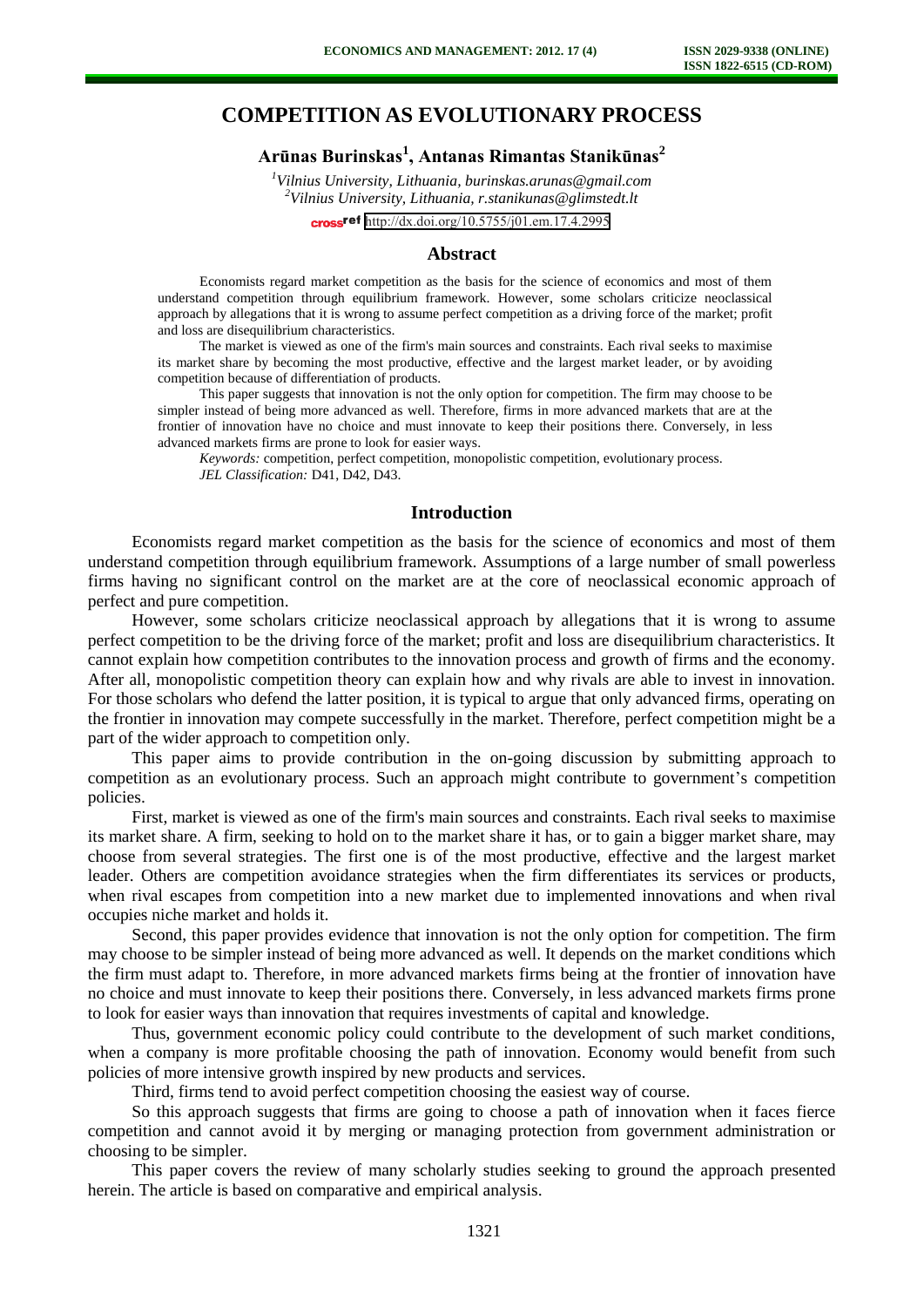# **Criticism of neoclassical approach**

Defining the nature and boundaries of evolutionary economics is difficult. There is no shared model or modelling approach. The modern wave of evolutionary economics began in the 1980s, particularly after the publication of Nelson's and Winter's (1982) Evolutionary Theory of Economic Change. Since then evolutionary economics quickly established an impressive research programme and had a major impact on economic policy, particularly in the areas of technology policy, corporate strategy and national systems of innovation (Dosi et al., 1988, Geoffrey MH et al., 2011).

According to Schubert C. (2011) for Schumpeter, Walras' equilibrium theory of perfect competition and concept of rational behaviour should be seen as a result of behavioural routines. The assumption that conduct is rational is in all cases a fiction, but it proves to be sufficiently near to reality, if things have time to hammer logic into men (Schumpeter JA, 1963).

These statements imply that neoclassical approach has met some opposition from its beginning. So still there are some differences between the neoclassical and the evolutionary approaches.

Mainstream economics is about how rational agents economize on a given and closed set of scarce resources. So the approach rests on thesis that optimality is reached as soon as the economizing has been done, with all resources being allocated in an efficient and stable equilibrium. This state of minimal waste is realized under conditions of perfect competition (Witt, 2008), and welfare came to be defined as the satisfaction of given and perfectly consistent (complete, transitive, reflexive and stable) preferences when they are indicated and defined by choices. So revealed preferences approach still constitutes the hard core of standard welfare economics.

Those who are for the conceptual basis of evolutionary economics (Nelson, 1995; Witt 2008) reject mainstream conception in favour of more complex view: economics is understood as being about the way heterogeneous, boundedly rational and creatively learning agents bring about novelty at all levels of economic life. Stable equilibrium, should it ever appears, is of little interest. Hayek FA (1948) sees it as all economic problems are created by unforeseen changes, which requires adaptation. Individuals experiment and learn in a time – consuming and "wasteful" process which involves their acquiring new preferences, and which leads to the creation of coordination – based dynamic order rather than equilibrium. In the world of flux, there is no perfectly stable and desirable state of optimality that could ever be reached.

The only thing that can be said from an evolutionary perspective is that normative issues arise whenever agents confront change, and, as a consequence thereof, their values, goals and aspirations change as well. This is a necessary implication of genuine uncertainty which forces agents to learn. It has farreaching implications: when preferences change (as a response to changes in an economy) they cannot be used as a measuring rod for evaluating states and processes of the economy. Therefore a broad set of standard welfare criteria is called into question, in particular the criteria of Pareto and Kaldor – Hicks efficiency.

Evolutionary processes are based on the generation and diffusion of knowledge, while progress in knowledge is "necessarily non uniform" (Metcalfe, 2001). This scholar believes that economic change itself necessarily proceeds in an uneven way: "advance in some directions is associated with deterioration in others", even inevitably "creative destruction implies the destruction of some activities as a necessary element in the growth of others".

In a new way G.L. Nell (2010) challenges the neoclassical model which describes an efficient market, in "perfect competition" equilibrium, as containing a large number of firms, selling identical products all at the same price. He challenges concept of perfect competition arguing that the economic model, where product's price is equal to its costs, took place in reality some time ago and collapsed in the social economy of Soviet Union. The lack of profit and loss eliminates signals which product is being under produced or over produced – profit drives innovation, and loss weeds out undesirable production.

Firms are price takers because of their willingness to perform worse at any other price. In the core of competition is differentiating products, creating new products, and reducing costs – generally considered to be a vital part of an economy with tough competition. In order to differentiate a product, a cost must be incurred what leads to price increase. So prices of differentiated products are higher due to risk of differentiation, as well as creating new products require to set a higher price and retain additional profit. Cost reductions allow a firm to make additional profit and to further reduce the price of its products.

Perfect competition induces inefficient allocation of resources: labours, capital, goods, transport and supply lines. Lack of profit prevents firm from local adjustment of prices to fix errors of resources allocation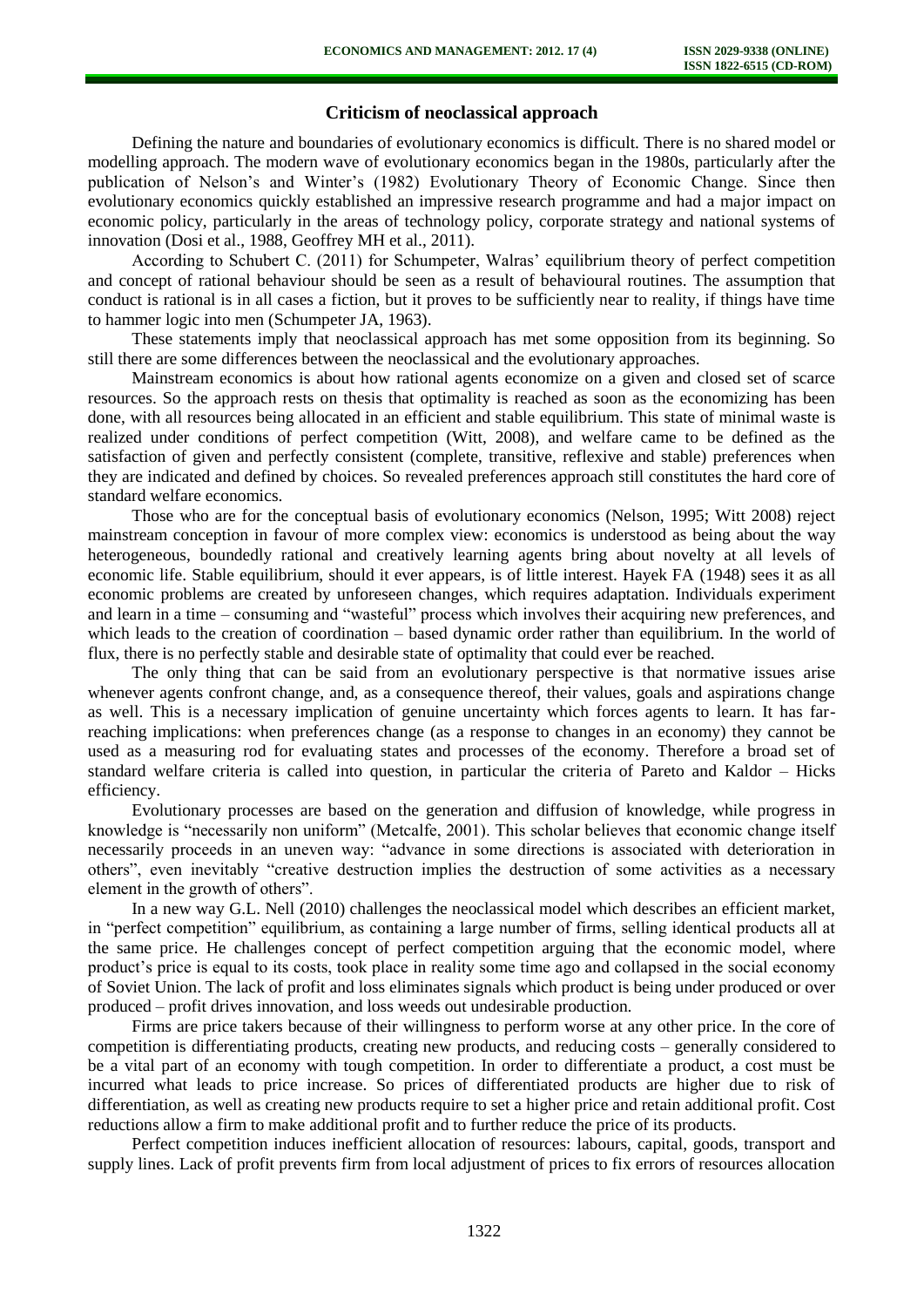through competition. In a healthy economy due to competition firms adjust supply, innovate, and produce new technological advances.

Competition requires disequilibrium activity, due to these aforementioned market realities. An economy without this activity remains static and dead economy unable to correct errors and unable to advance. In the market economy the market is always out of equilibrium due to better technology acquired by one firm or better, or differentiated its product. If we assumed that innovation is frozen, the other firms would not be able to compete down price simply.

G.L. Nell (2010) argues that competition is not about equilibrium only but much more about the evolutionary process. According him there are not two separate processes; the entrepreneur driving force of the economy is the same force that balances the supply and demand of goods on the ground of information carried in the price. He claims that competition is not even a uniform movement in the direction of some general equilibrium – it is a progress. So, in competition actually coordination, not equilibrium, does matter namely: progress depends only upon right and corrected, if wrong, decisions. By learning from mistakes, it works if entrepreneur receives signals about wrong and right decisions. Both success and failure drive an economy forward, toward the better satisfaction of the consumer's needs, market progression or evolution.

G.L. Nell (2010) adds that competition is also the way that economies grow.

The authors of the paper point out that in aforementioned approach of competition as an evolutionary process content of the evolution process itself and mechanism how it works is missed. There are placed some arguments against equilibrium approach of competition in the market and arguments for the evolutionary approach as well mainly. However, there are many empirical studies about competition and related topics as well. The authors try to examine how the concept of evolutionary competition process matches with already made findings on the topic, how we can reproduce competition process, its impact to evolution of the market and economy, and growth as well.

## **Other potential empirical evidences in favour of the evolutionary approach**

According M.E. Porter (1985) corporate success depends on its competitive advantage, which may be achieved by adopting a cost-leadership strategy or via the differential route. The first way means offering products which are equivalent to those offered by competitors, but doing so far more efficiently and therefore at lower cost than competing organisations. In practice, there might appear one or few cost-leaders in the market only. Therefore other companies achieve competitive advantage via the differentiation of its products.

So in the market a firm may compete via cost – leadership strategy by achieving bigger economies of scale and production capacity; more than any other enterprises focus on research and experimental development. Mergers or take overs performed by rivals help to pursue the same purpose of market leader.

The authors note that purpose of all these competition routes is one only  $-$  to take control over the whole market – the main resource and premise of rivals' survival. Since perfect competition always means one output only – one or few winners, losses and no profit, rivals ought to choose from a few choices: to become a leader or try to avoid and escape direct competition. By last strategy, rivals aim to cut substitution effect and/or to build entrance boundaries.

Such behaviour of rivals suggests on monopolistic competition when every firm strives to avoid competition and occupies its own niche of the market despite whatever strategy is chosen. For this reason firms are able to contribute into the innovation process, growth of firms, and the economy.

According S. Berger (1981) in the market only the largest firms are able to develop and exploit the new technologies and optimal firm size for efficiency, profitability, and competitiveness shall adjust market's requirements.

There is also the approach that the enterprise, which seeks to strengthen competitive positions in foreign markets, uses production capacity, which is created, in national state (Ajami et al. 2006). There may be added P. S. Mehta's (2006) ideas, that, in particular, the governments of developing economies should support their national enterprises which are able to achieve economies of scale, carry out research and compete with international enterprises and have innovative trading partners.

J. M. Glachant et al. (2003) state that enterprises, which plan production, must take into account the production capacity. C. Decker (2009) notes that enterprises, which act in oligopolistic markets, have not strong position regarding the development of production capacity. The importance of production capacity, in particular, is emphasised by D. B. Yoffie (1993). He argued that seeking to increase export volume, it is necessary to develop production capacity (to plan which plants may serve specific foreign markets, which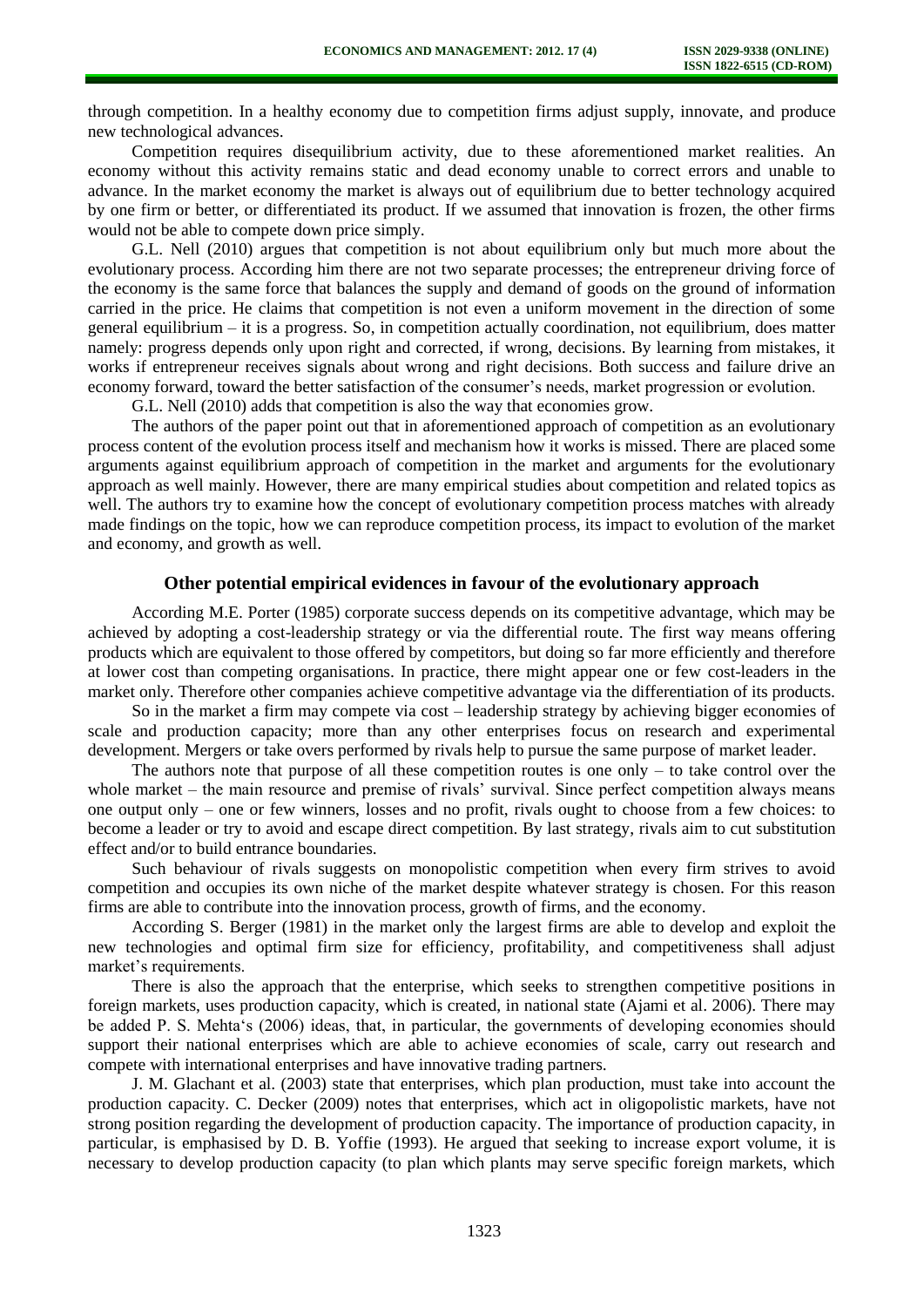are located, for example, in different continents). As well the attention shall be drawn to the national state's regulation (Quack et al. 2000).

According P. Geroski (2005) both of these arguments of the global market and scale of economy turn on the same three basic points: there is a certain critical mass that a firm needs to achieve in order to survive and compete effectively in what is a global market, this critical mass is larger than the market in most national economies and this critical mass has to be consolidated into a single firm if it is to be effectively developed.

The authors note that quality matters too. Sutton (2007) suggests the model therein firm's competitiveness depends not only on its productivity but also on the quality of its product, with productivity and quality jointly determining a firm's "capability". This firm's capability maintains lower and higher bounds of products price – quality combinations ("window") and if a firm has a product whose price – quality combination is superior to that of its rivals, the firm ought to grab bigger market share.

So it is a crucial purpose to strive raising their capabilities for any firm struggling for better position in the market.

Actually rivals may try to increase those capabilities buying them by acquisition of other ones or mergers. J. Suedekum (2007) concluded that globalization makes the foreign takeover more likely in countries where foreigners do not bias the government against acquisitions of national firms, but scholar's model revealed that in countries which demonstrates economic patriotism globalization makes national mergers more likely as a reaction to takeover attempts. The same results raise from S. Dinc and I. Erel (2009) empirical study.

The differentiation of products rests on the concept of the extended product where a product is conceived of as a "bundle of attributes". Some of these attributes comprise "core product" which is closely related to the "core benefit". Together with assisting attributes (e.g. length, power, weight) the "core product" creates so called "recognized product". Whole host of other attributes (e.g. price, delivery on time, reputation) are associated with product within the customers mind despite they are not a part of it physically. Hence, all aforementioned attributes comprise the extended product and form the building blocks of a product's differential advantage. Various products may contain many of these attributes (e.g. screw conveyor project contains 53 extended product attributes (Walley et al.1994)).

By possibility to measure and compare the attributes of different extended products, you are allowed to identify attributes which need resources investing in them to achieve better competitive advantage. Sometimes some attributes may be introduced deliberately to gain differential advantage over competitors and such a product is known as "augmented product".

In competitive markets if company augments its product and therefore gains competitive advantage, its rivals seek nullify the threat by adding a similar attribute to their own product. Hence, customers come to expect this attribute in all of the products. It means that, in order to maintain competitive advantage there is an ongoing need to innovate by adding new attributes or developing existing ones; or through innovation in the processes and systems which generate the products and services as well.

D. B. Yoffie (1993) emphasizes that a significant impact on the competitiveness of enterprises has their specialization. So, that leads to monopolistic competition which for Schumpeter were much "more valuable practically" than either perfect competition or the assumption of a single monopoly, and of more general importance "in a theoretic sense".

## **Innovation is not only firm's way to adapt and survive in the market**

These aforementioned empirical evidences suggest that firm not necessarily needs to innovate aiming to remain in the market. There are many more classic choices that lead to rivals acquisitions, mergers, and limitation of production in small niche markets or facing economic crisis.

This finding may be crucial and to be worth of further empirical researches. It is contrary to widely spread approach that firms shall innovate and generate common wealth and growth of the economy.

Such evidences may find approval in empirical studies of the innovation process.

According Aghion et al. (2006) empirical research firms or industries close to the frontier (maximum efficiency or higher bound of the window) are expected to be spurred by competition to innovate and increase their efficiency ("escape competition effect"), and those firms far from frontier (near the lower bound) are not willing to innovate and fall further behind.

Some empirical researches have confirmed that Schumpeterian effect dominates in industries with laggard firms whereas the competition promotes investment with high performing firms. Yet some empirical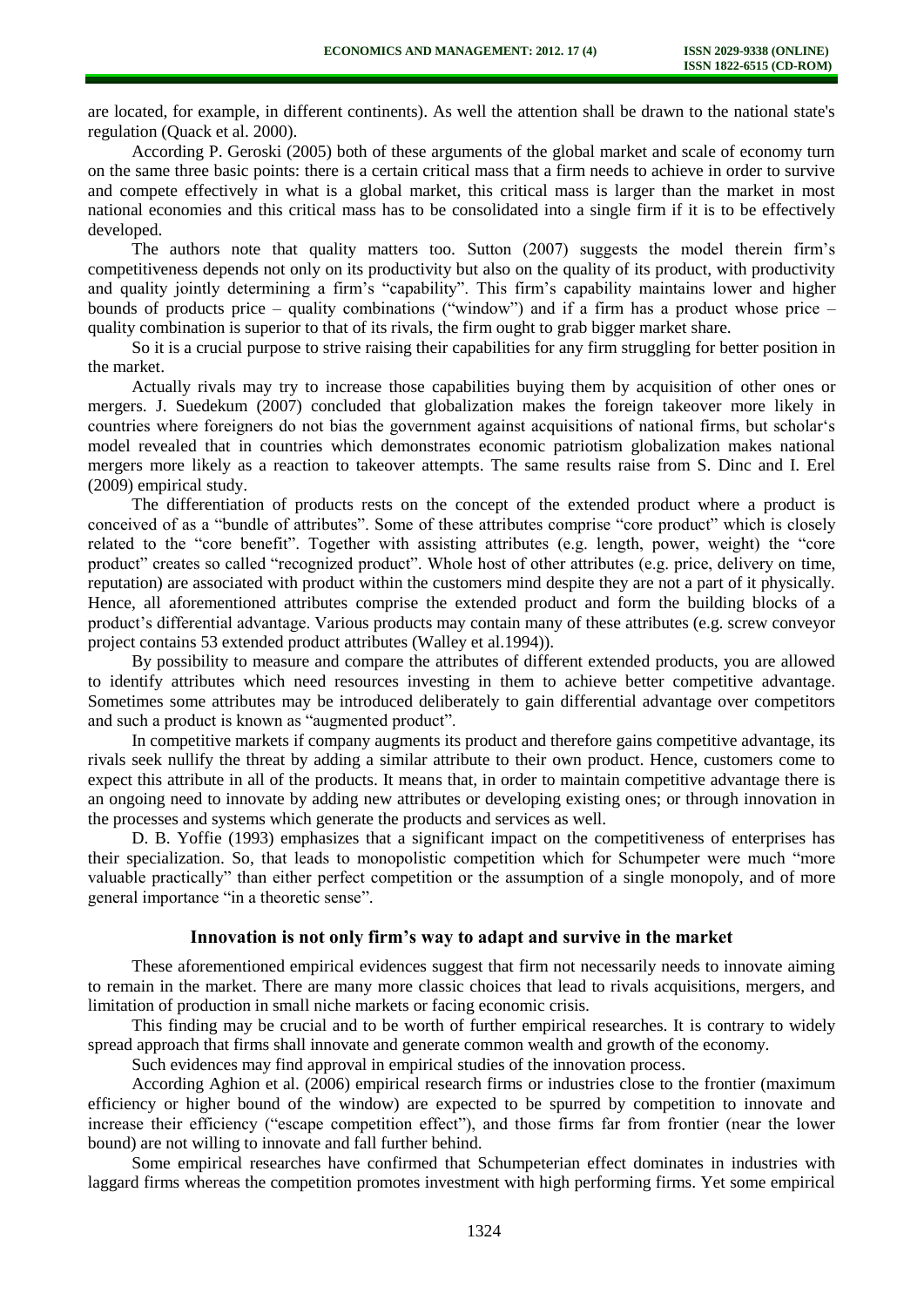evidences suggested that firms further away from the frontier are less likely to innovate (Y. Gorodnichenko et. al., 2008).

In his comprehensive empirical research Hashmi, A.R. (2011) has found a positive relationship between competition (as measured by the inverse of mark-ups) and innovation (as measured by citationweighted patents) in USA while UK data shows opposite results: there is a negative relationship between competition and innovation. The scholar makes theoretical assumption that the USA manufacturing industries are technologically more neck – and – neck than their counterparts in the UK. So the higher degree of neck – and – neck ness leads to a more positive relationship between competition and innovation then any policy to reduce. The allocative inefficiency also promotes innovation and hence growth.

These Hashmi, A.R. findings and theoretical implications may be appended with research provided by Foster, J.B. et al. (2011) where scholars reveal that both the number and percentage of U.S. manufacturing industries (for example, automobile production) that have a four-firm concentration ratio of 50 percent or more have risen dramatically since the 1980s. More and more industries in the manufacturing sector of the economy are tight oligopolistic or quasi-monopolistic markets characterized by a substantial degree of monopoly, and this trend is accelerating.

So these empirical studies reveal that firms itself is not willing to innovate and generate additional value unless pressure from the competitive market forces to choose: avoid competition in the ways mentioned herein before or yet to innovate.

### **Conclusions**

Evolutionary economics challenges the neoclassical model which describes an efficient market, in "perfect competition" equilibrium, as containing a large number of firms, selling identical products all at the same price.

Criticism of the neoclassical model, among other arguments, rests on evidence that the economic model where product's price is equal to its costs had taken place in reality some time ago and collapsed in the social economy of Soviet Union. The lack of profit and loss eliminates signals which product is being under produced or over produced – profit drives innovation, and loss weeds out undesirable production.

Defining the nature and boundaries of evolutionary economics is difficult. There is no shared model or modelling approach.

So this empirical study suggests that firms are going to choose a path of innovation when they face fierce competition and cannot avoid it by merging or managing protection from government administration, or just choosing to be simpler.

A firm not necessarily needs to innovate aiming to remain in the market. There are many more classic choices that lead to rivals acquisitions, mergers, and limitation of production in small niche markets or facing economic crisis.

So it is new in evolutionary approach that a firm aims not as much to innovate as just adapt to the market. Both choices may rather be acceptable: to innovate or become simpler. Implication of this finding might mean that it is up to government and its agencies to regulate markets in such way which ensures their competitiveness.

### **References**

- 1. Aghion P, Bloom N, Blundell R, Griffith R, Howitt P. (2005). Competition and Innovation: an Inverted U Relationship. Quarterly Journal of Economics. pp. 20: 701-28.
- 2. Ajami R.A; Cool K, Goddard G. J, Khambata D. (2006). International business theory and practice. M. E. Sharpe. pp. 350.
- 3. Berger S. (1981). Lame ducks and national champions// in The Impact of the Fifth Republic on France (Ed. Andrews, W.G., Hoffman, S.). State university of New York Press. pp. 160-78.
- 4. Decker C. (2009). Economics and the enforcement of European competition law. Edward Elgar Publishing. pp. 320.
- 5. Dosi G., Freeman C, Nelson R., Silverberg G, Soete, LLG. (1988). Technical change and economic theory. Pinter, London.
- 6. Dinc S, Erel I. (2009). Economic nationalism in mergers and acquisitions. Accessed on the Internet: <http://www.ssm.com/link/Fisher-College-of-Business.html>.